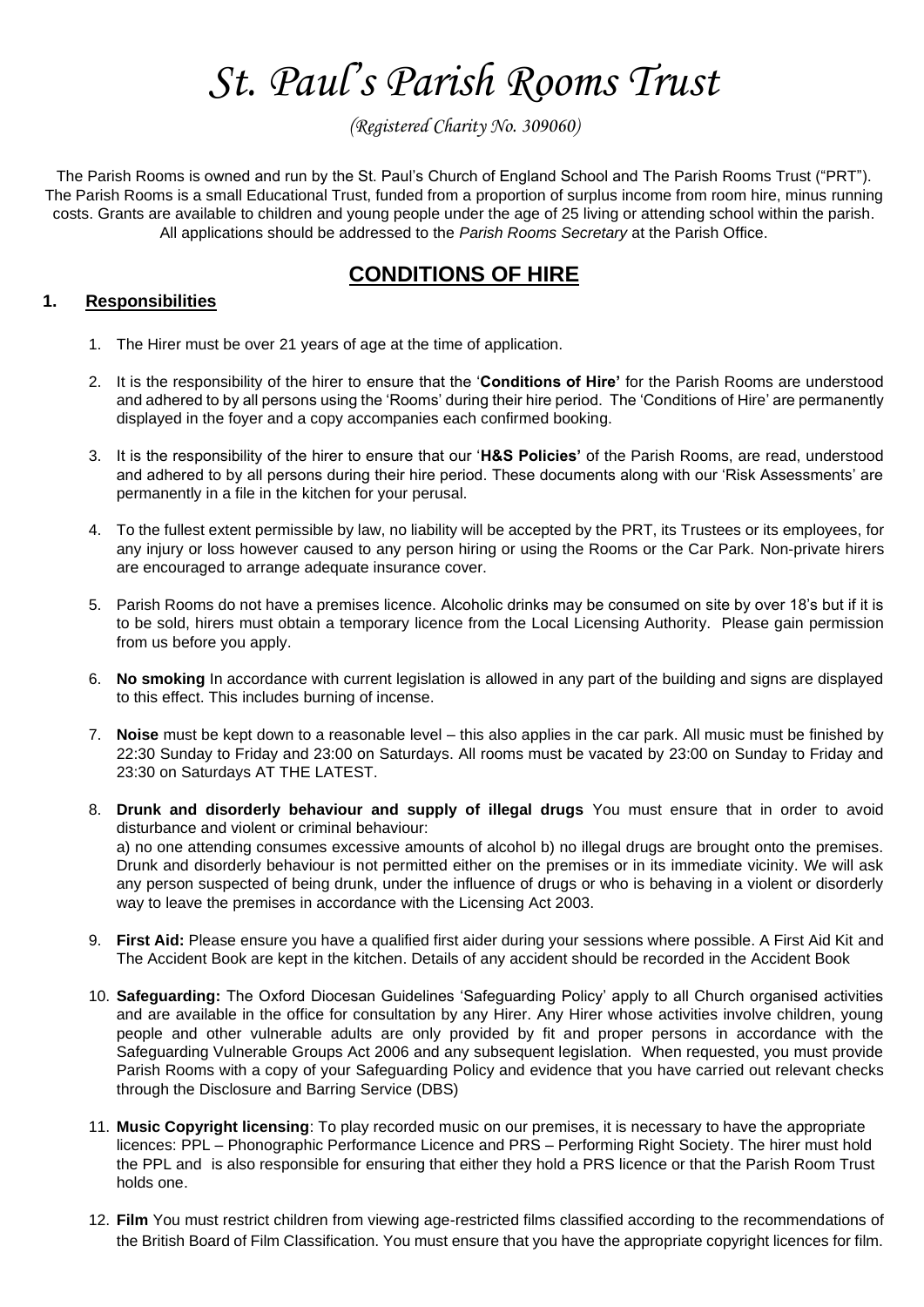This Agreement confers the required permission on you. (The Deregulation Act 2015 requires you to have our written permission to show a film).

- 13. **Bouncy castles** are not permitted to be used on the site or in the Parish Rooms. Soft-play and low inflatables may be allowed, please contact the administrator for more information.
- 14. Stiletto heels must not be worn in the Parish Rooms.
- 15. **Decoration** is allowed by using blue tack ONLY, NOT sticky tape that damages the painted walls. No notices whatsoever may be pinned or stuck to the walls. Notice boards are provided for you to put up a poster to advertise your group whilst you are a current user, out-of-date notices will be removed
- 16. You are responsible for the building whilst here and must be certain that all doors and windows are securely shut and locked before leaving. Please do not leave the premises until the door automatically locks at the agreed time if you are the only hirer at that time. Please contact one of the emergency numbers displayed in the building if the door does not lock
- 17. **Storage** No items are to be left in the building except by prior permission of the Management. Hirers having access to storerooms are to keep them locked. The Management cannot accept responsibility for items left in storerooms.
- 18. **IN CASE of EMERGENCY** In the event of fire, the alarm is to be deployed. After the building is evacuated to the assembly point at the far end of the car park, you must ring the fire brigade. Fire notices and procedures are displayed around the building. Should there be any emergency whilst you are on site, please contact one of the IN CASE of EMERGENCY numbers displayed inside and outside the building.

## **2. Payment & Cancellations**

#### **One-Off Hirer**

#### **Payment**

- 1. The hire charge will be that applicable at the date of the event. A minimum deposit of 50% of the total hire cost will be charged on booking, to be paid within 1 week. This deposit will be set against the total cost when the balance is paid by 4 weeks before the event. If payments are not made within the time frame, the booking may be cancelled.
- 2. A Damage Deposit will be charged as follows: Main Hall/kitchen: £150 ~ Large Room: £75 ~ Small room: £50 The Damage Deposit will be refunded after the event has taken place, subject to satisfactory inspection of the premises, checking contents, cleanliness, and breakages. Any costs incurred to the PRT, for repairs, replacement and any extra cleaning of the Parish Rooms or Car Park found to be necessary as a result of the hire, will be deducted from the Damage Deposit before it is returned to the hirer.
- 3. Payments should be sent to the *Parish Rooms Administrator*, Parish Office, St. Paul's Parish Rooms, Reading Road, Wokingham, Berkshire RG41 1EH. **Enquiries: Tel: (0118) 334 2668**

**Cheques** should be made payable to **'St. Paul's Parish Rooms Trust'. BACS SORT: 20-11-74 ACCOUNT: 50764582**

#### **Cancellations:**

- 4. Please notify us by telephone/email Monday-Friday during our office hours Monday, Tuesday, Thursday 09:30- 12:30 and Fridays 12:30-15:30. The office is closed on Wednesdays. If a notification is sent outside of these hours, the cancellation terms shall apply from the next working day.
- 5. The following deposit refund terms will apply:

100% if a cancellation is made more than 12 weeks before the event – any balances made shall be refunded. 50% if a cancellation is made 8 - 12 weeks before the event – any balances made shall be refunded. 0% if a cancellation is made less than 8 weeks before the event – any balances made shall be refunded if less than 4 weeks before the date of the event. 0% refund of balances if the cancellation is made less than 4 weeks before the date of the event.

6. The Damage Deposit will be fully refunded if the event of cancellation.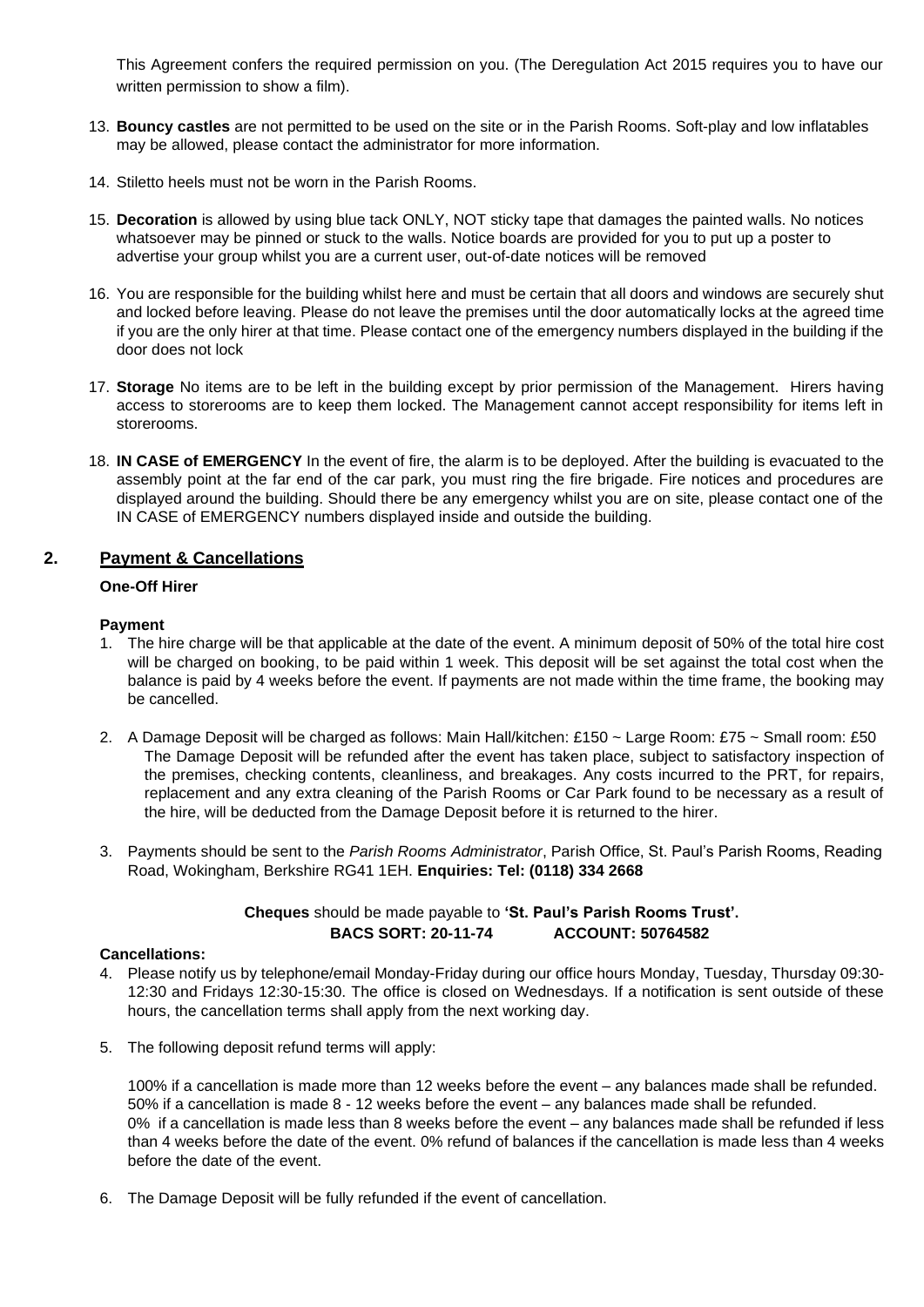## **Regular Hirer**

#### **Payment**

- 7. The hire charge will be that applicable at the date of the event. Hire charges are reviewed annually and changes are implemented from 1<sup>st</sup> September each year. It may be necessary to review these hire charges again midcontract during the academic year. You will be given 12 weeks' notice of any tariff changes.
- 8. A deposit of £50 will be required on initial booking. This will be set against the first term's hire charge but will be forfeit if the booking is cancelled within 6 weeks of the commencement of the booking.
- 9. PRT invoice on or around the 1<sup>st</sup> of the Month. Payment Terms:- monthly: 14 days, half-termly/termly: 30 days of the date of invoice. Invoices not paid on time may be subject to a 5% surcharge.
- 10. Payments should be sent to the *Parish Rooms Administrator*, Parish Office, St. Paul's Parish Rooms, Reading Road, Wokingham, Berkshire RG41 1EH. **Enquiries: Tel: (0118) 334 2668**

# **Cheques** should be made payable to **'St. Paul's Parish Rooms Trust'. BACS SORT: 20-11-74 ACCOUNT: 50764582**

#### **Cancellations:**

- 11. In the event of cancellation, please notify us by telephone/email Monday-Friday during our office hours Monday, Tuesday and Thursday 09:30-12:30, Friday 12:30 – 15:30. We are closed on Wednesdays. If a notification is sent after these hours, the cancellation terms shall only apply from the next working day
- 12. In the event of cancellation at least 6 weeks' notice is to be given or 6 week's payment in lieu of notice. No refund will be given for the cancellation of a single class due to unforeseen circumstances outside of the control of the PRT.
- 13. Exception dates are confirmed at least 6 weeks' in advance. These include Wokingham Arts Society, Wokingham Borough Council Elections, NHS Blood Donation and any Religious Church activity etc. You shall not be charged for any dates the PRT cancel or cannot honour.

# **3. Access**

1. Organiser access: We allow 15 minutes before and after (half an hour) free of charge for set up and clear away. You shall be given a Door Code allowing entry during your overall access time on your invoice, emailed up to 3 days before the event. During your session: The door can be locked, unlocked-closed or wide-open. Please contact the office to

discuss this if you are unsure which option is suitable for your event.

# **4. Furniture, Equipment and Cleaning**

- 1. Hirers must leave the building tidy and clean: all tables put away and chairs stacked 8 high maximum facing the back wall. DO NOT BLOCK THE FIRE EXITS. Each room has a plan showing how furniture and the room should be left. Articles from the storeroom or kitchen must be returned.
- 2. All breakages are to be reported and a charge may be made for their replacement. It would be appreciated if faults e.g. a leak, light bulbs etc could be reported to the office so they can be fixed
- 3. Any equipment used should cleaned and be returned to its proper storage space after use.
- 4. Hirers are to sweep and mop the floor after use and all surfaces wiped clean. Please bring your own cleaning products and cloths There are several brooms and mops in the cupboard outside the main hall for your use.
- 5. Waste: General waste and mixed dry recycling (Paper, Card, Cans, Plastic) should be put in the correct skip at the back of the building, using the large black key hung in the kitchen, please relock, and replace. If it is not possible to close the lid take your waste home. All glass MUST be taken home for recycling.